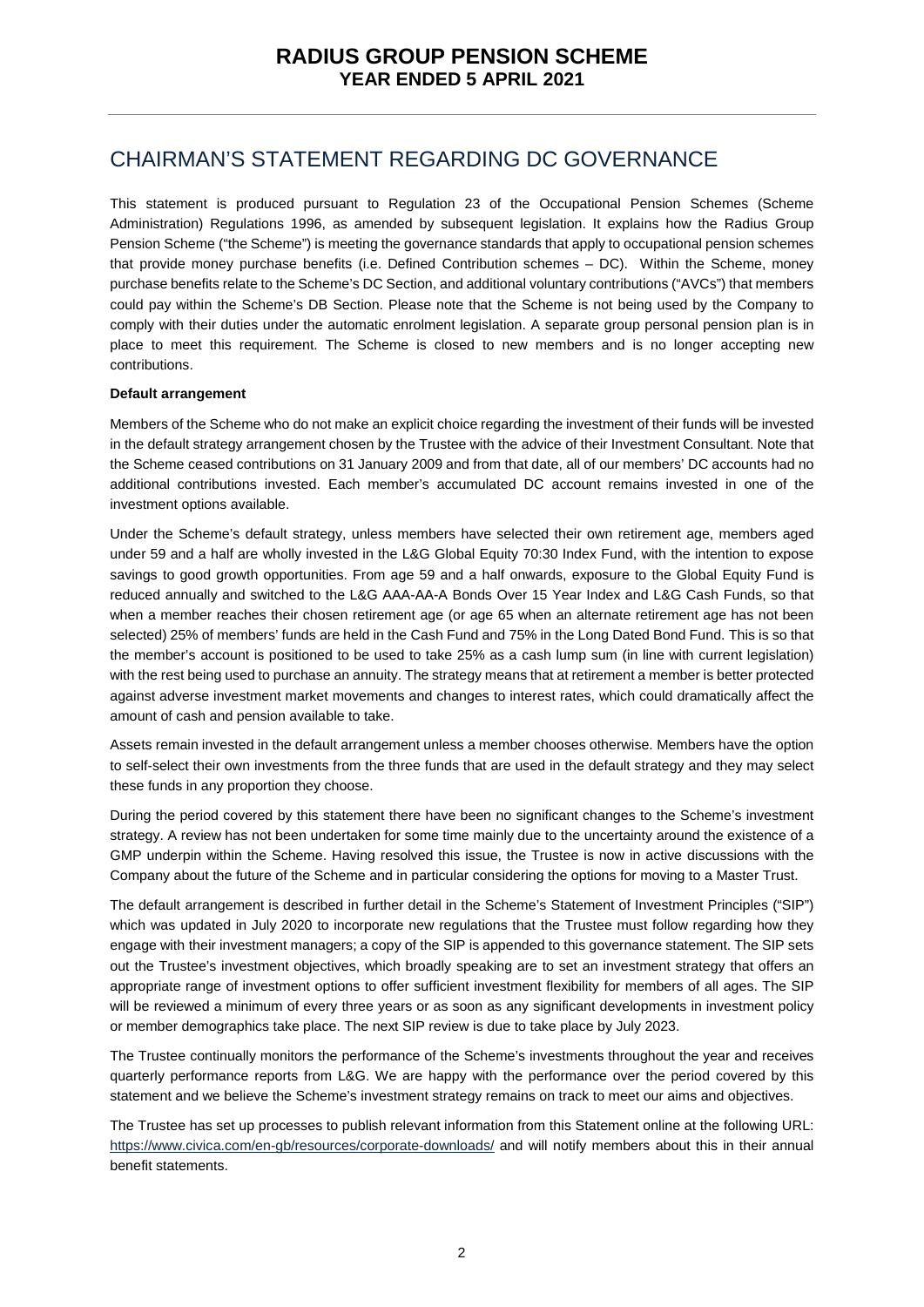#### **Processing Scheme transactions**

The requirements of regulation 24 of the Regulations have been met and core financial transactions have been processed accurately during the period by:

- Appointing a reputable professional pension administration provider, Mercer Limited (the "administrator").
- Having in place service level agreements (SLAs) with the administrator which cover all core administration processes. These SLAs are monitored on a quarterly basis.
- Appointing a professional firm to undertake an annual audit. All financial transactions are subject to annual audit requirements as part of the Trustee's annual report and accounts.

The Trustee has a specific duty to ensure that core financial transactions relating to the DC section are processed promptly and accurately. As no further contributions are made to the Scheme, these include the transfer of member assets out of the Scheme, switches between different investments within the Scheme and payments to and in respect of members. The Trustee recognises that delay and errors can cause significant losses for members. Delay and errors can also cause members to lose faith in the Scheme, which may in turn reduce their propensity to save and impair future retirement outcomes.

These transactions are undertaken on the Trustee's behalf by the Scheme administrator, and its investment manager Legal & General Investment Management. The Trustee periodically reviews the processes and controls implemented by those organisations, and consider them to be suitably designed to achieve these objectives.

The Trustee has a service level agreement ("SLA") in place with the Scheme administrator which covers the accuracy and timeliness of all core transactions and receives regular reports to monitor the performance against those service levels. The processes adopted by the Scheme administrator to help meet the SLA include

- a central financial control team separate to the administration team, who monitor the Trustee's bank account, and;
- the daily monitoring of bank accounts and multiple individuals checking investment and banking transactions.

| <b>Work Type</b>                        | <b>Service Standard</b><br>(working days) |  |  |
|-----------------------------------------|-------------------------------------------|--|--|
| Death Benefit Quotation                 | 1 day                                     |  |  |
| <b>Benefit Quotation</b>                | 10 days                                   |  |  |
| <b>Benefit Payments</b>                 | 5 days                                    |  |  |
| <b>General Member</b><br>Correspondence | 10 days                                   |  |  |

The SLAs that the administrator works to are shown below:

During the period covered by this statement, 61% of work was completed within the agreed service levels. The Trustee notes that service levels are far below what should be expected and are working closely the administrators to see a return to acceptable levels.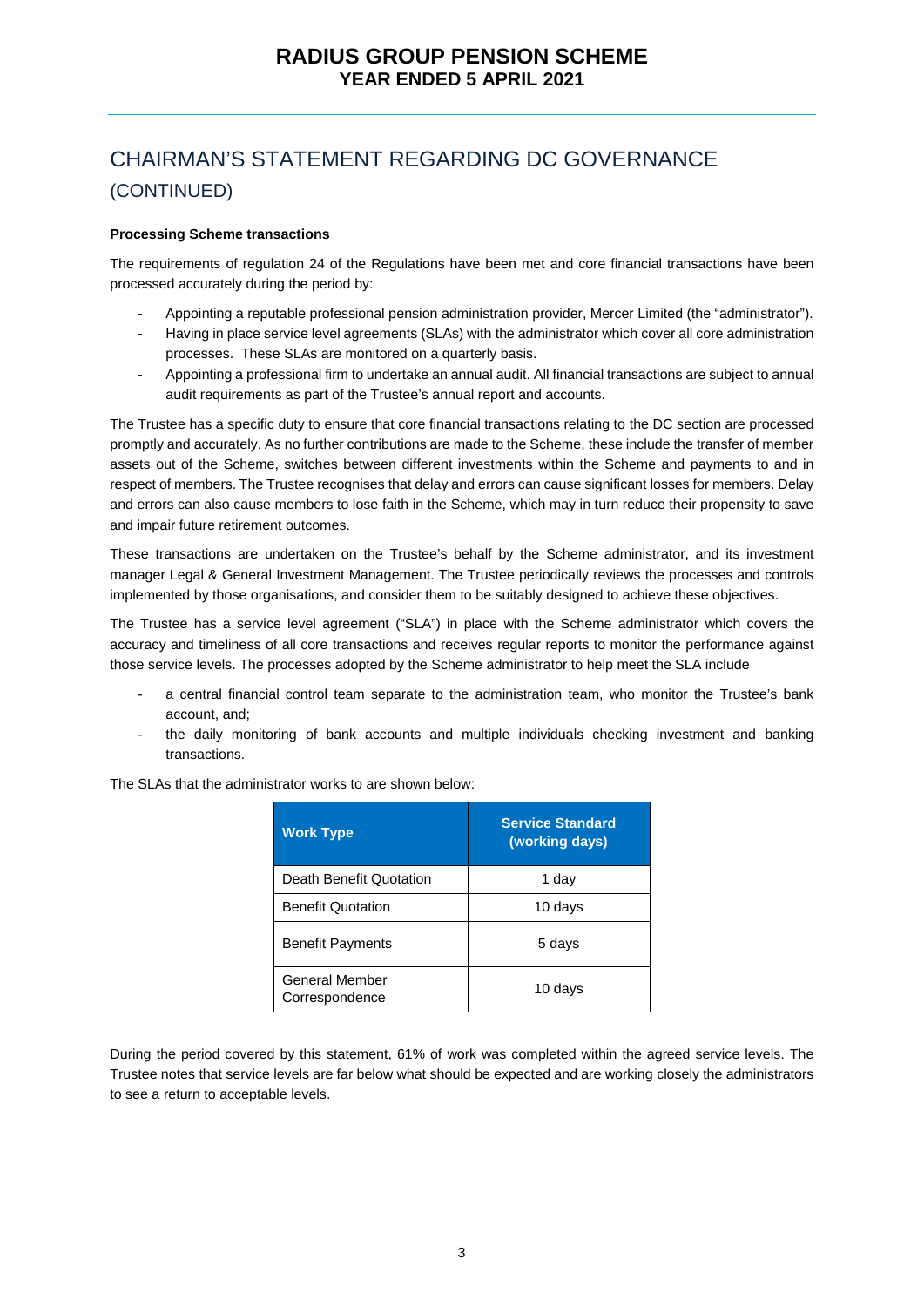In April 2021 it was identified that there was a potential issue that affected the annual lifestyle process that was carried out in April 2019. To be certain that all member records are correct Mercer are re-constructing the lifestyles for 2019, 2020 and 2021, this review will be completed shortly with any corrective action following to ensure no loss to members. As a result of this issue a number of member quotations and payments were delayed to ensure members received the correct entitlement. Any member in this situation has now received their quotation or benefit payment. The Trustee believes this to be an isolated system error in 2019 and does not represent a systemic issue.

As a wider review of the Administrator in general, the Administrator employs an independent auditor to prepare an annual report on their internal controls (AAF01/06/ ISAE 3402) which is provided to the Trustee annually.

The Trustee has appointed an independent auditor to carry out an annual audit of the Scheme, including the material financial transactions that have taken place during the Scheme year.

The Trustee will also perform periodic assessments of the methods of the Scheme's administrators and will challenge them in terms of their efficiency when necessary.

In light of the above, over the Scheme year, the Trustee considers that the requirements for processing core financial transactions specified in the Administration Regulations (The Occupational Pension Schemes (Scheme Administration) Regulations 1996) have been met. However, as mentioned above the Trustee acknowledges that the member experience has been poor over the period, demonstrated by the relatively low percentage of cases completed within SLA. The Trustee recognises the challenge posed by the COVID pandemic which impacted the administration team over the year and is working closely with the administrator to improve the situation.

#### **Charges and transaction costs – default arrangement and additional funds**

The law requires the Trustee to disclose the charges and transactions costs borne by DC scheme members and to assess the extent to which those charges and costs represent good value for money for members. These transaction costs are not limited to the ongoing charges on member funds, but should also include trading costs incurred within such funds. The Trustee has taken account of statutory guidance when preparing this section of the report.

In this context, "charges" means (subject to some specific exemptions, such as charges relating to pension sharing orders) all administration charges other than transaction costs. "Transaction costs" are costs incurred as a result of the buying, selling, lending or borrowing of investments.

Transaction costs have been provided by the Scheme's investment manager and they are calculated using slippage cost methodology. That is, the transaction costs represent the difference between the expected trading price of a security within a fund and the price at which the trade is actually executed at (as typically a trade is executed a few working days after an order is placed). Therefore, in a buy order, for example, if the execution price is less than the expected price, a transaction cost may be negative. A negative figure is effectively a gain from trading activity, whilst a positive figure is effectively a cost from trading activity

Details of the Total Expense Ratios ("TERs") payable for each fund as well as the transaction costs within the default arrangement are as follows:

| <b>Fund</b>                                      | <b>TER (%)</b> | Transaction Cost (%) |
|--------------------------------------------------|----------------|----------------------|
| L&G Global Equity 70:30 Index Fund               | 0.197%         | $-0.002\%$           |
| L&G AAA-AA-A Corporate Bond Over 15 Year - Index |                | 0.013%               |
| Fund                                             | 0.151%         |                      |
| L&G Cash Fund                                    | 0.125%         | $-0.002\%$           |

Source: L&G. Transaction Costs shown are for the 1-year period to 31 March 2021.

This is lower than the maximum TER allowed of 0.75% for default arrangements.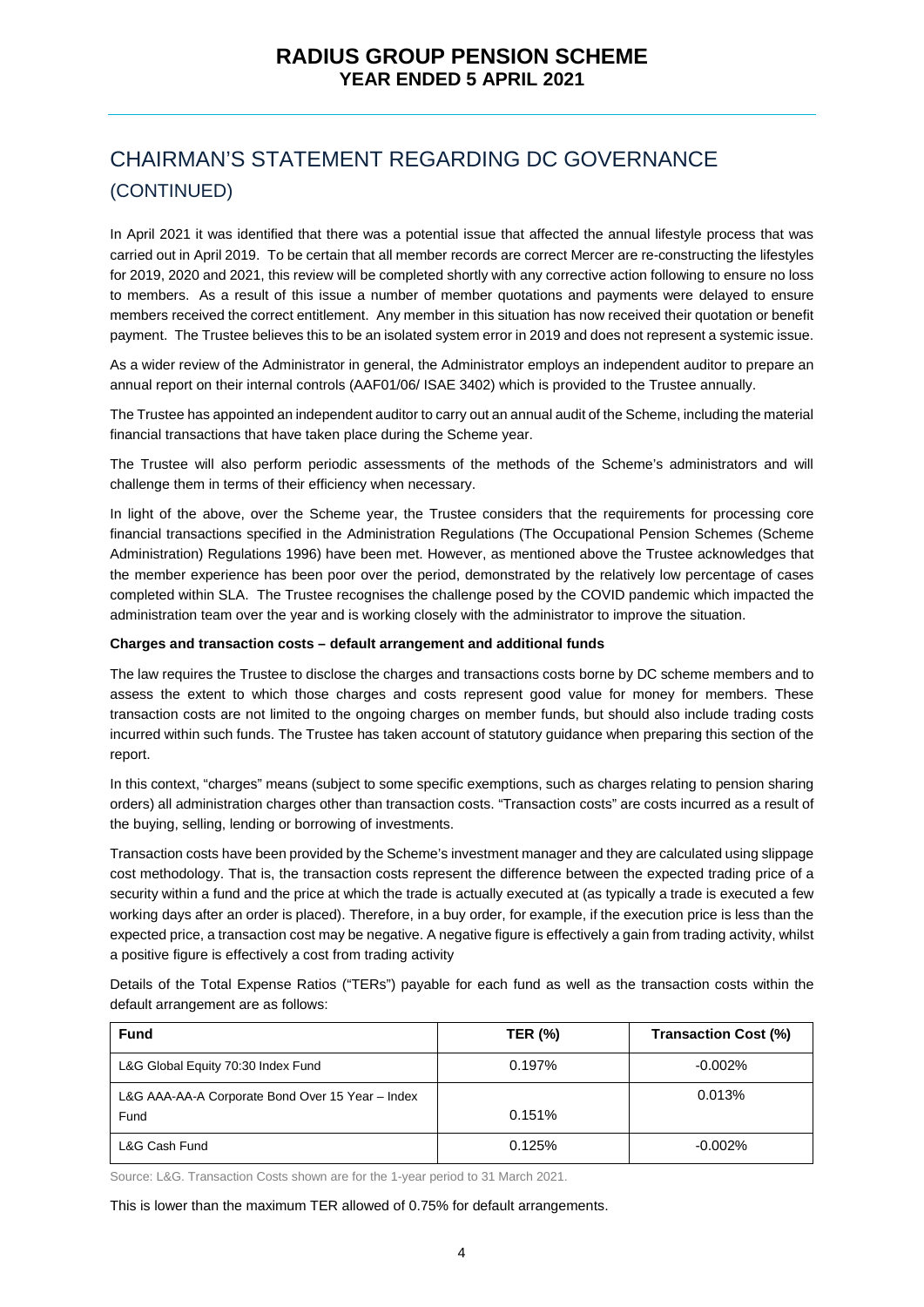The Trustee has also made available the above range of funds as self-select options, which members can choose as an alternative to the default arrangement. These funds allow members to take a more tailored approach to managing their own pension investments.

### **AVCs**

Only one member has AVCs with Aviva, who has assets valued at approximately £8,500 which are invested in the Aviva Mixed Invest (40-85% Shares) fund. In light of this the Trustee believes that it is cost prohibitive to conduct a full AVC review. AVC investments held with L&G are reviewed at the same times as the review of the main Scheme benefits.

| <b>Fund</b>                                                           | TER (% p.a.) | <b>Transaction Cost</b><br>(% p.a.) |
|-----------------------------------------------------------------------|--------------|-------------------------------------|
| Aviva Global Bond (NU) Standard Series 01 Pension                     | 0.88         | 0.2280%                             |
| Aviva Pacific Equity (NU) Standard Series 01 Pension                  | 0.88         | 0.0672%                             |
| Aviva Gilt (NU) Standard Series 01 Pension                            | 0.88         | 0.0943%                             |
| Aviva UK Equity (NU) Standard Series 01 Pension                       | 0.88         | 0.0868%                             |
| Aviva European Equity (NU) Standard Series 01 Pension                 | 0.88         | 0.3539%                             |
| Aviva Mixed Invest (40-85% Shares) (NU) Standard Series 01<br>Pension | 0.88         | 0.0866%                             |
| Aviva Global Equity (NU) Standard Series 01 Pension                   | 0.88         | 0.0988%                             |
| Aviva US Equity (NU) Standard Series 01 Pension                       | 0.88         | 0.0295%                             |
| Aviva Deposit (NU) Standard Series 01 Pension                         | 0.88         | 0.0004%                             |
| Aviva Property (NU) Standard Series 01 Pension                        | 0.88         | 0.0903%                             |
| Aviva With-Profit (NU) Standard Series 01 Pension                     | 0.88         | 0.0750%                             |
| Aviva With-Profit Guaranteed (NU) Standard Series 01 Pension          | 0.88         | 0.0750%                             |

The AVC facility is provided via Aviva; the available funds together with associated fees are shown below.

Source: Aviva. Transaction Costs shown are for the 1-year period to 31 March 2021.

#### **Cumulative effect of cost & charges**

Using the charges and transaction cost data provided by the relevant parties and in accordance with regulation 23(1)(ca) of the Administration Regulations, as inserted by the 2018 Regulations, the Trustee has prepared an illustration detailing the impact of the costs and charges typically paid by a member of the Scheme on their retirement savings pot. The statutory guidance has been considered when providing these examples and the DB AVC investment options have also been considered.

In order to represent the range of funds available to members we are required to show the effect on a member's savings of investment in a selection of significant funds within the Scheme. The funds we are required to illustrate to represent the fund range (with the specific fund within the Scheme in brackets) are:

- The fund or strategy with the most members invested (the *Default Strategy of the DC Section*)
- The most expensive fund (*Aviva Global Bond (NU) Standard Series 01 Pension*)
- The least expensive fund (*L&G Cash Fund*)
- The fund with the highest expected return (*L&G Global Equity 70:30 Index*)
- The fund with the lowest expected return (*L&G Cash Fund*)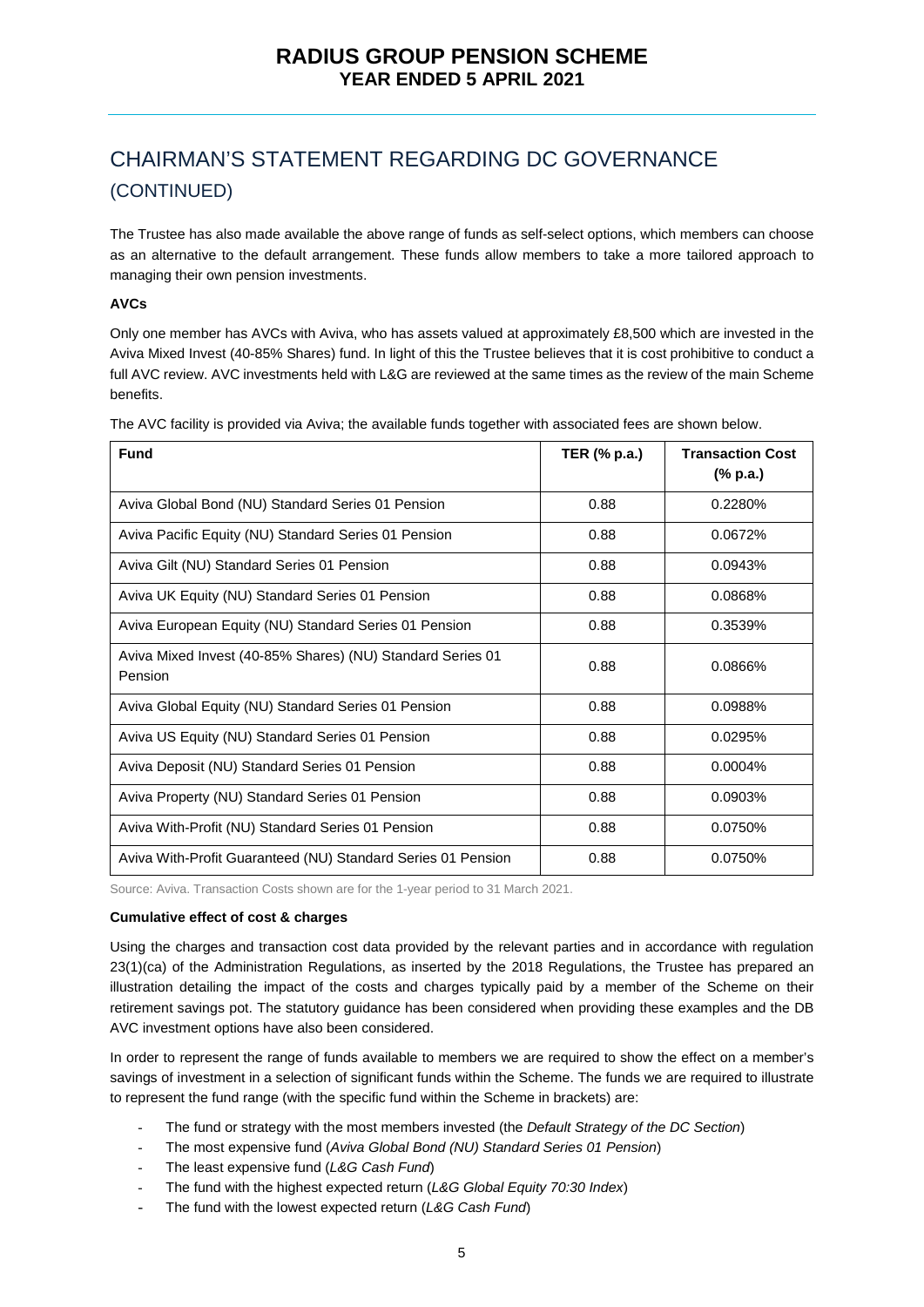To illustrate the impact of charges on a typical member's pension pot, we have provided examples below. The illustrations account for all estimated member costs, including the TER, transaction costs and inflation.

| Illustrations for an "Average" member |                          |                                                  |                                                                                  |                                                  |                                                                              |                                                  |                                                                                                   |                                           |
|---------------------------------------|--------------------------|--------------------------------------------------|----------------------------------------------------------------------------------|--------------------------------------------------|------------------------------------------------------------------------------|--------------------------------------------------|---------------------------------------------------------------------------------------------------|-------------------------------------------|
|                                       |                          | <b>Default Strategy</b>                          | <b>L&amp;G Global Equity</b><br>70:30 Index<br>(highest expected<br>return fund) |                                                  | <b>L&amp;G Cash Fund</b><br>(lowest expected<br>return and cheapest<br>fund) |                                                  | <b>Aviva Global Bond</b><br>(NU) Standard Series<br>01 Pension - DB AVCs<br>(most expensive fund) |                                           |
| Years from<br>now                     | <b>Before</b><br>Charges | After<br><b>Charges and</b><br>costs<br>deducted | <b>Before</b><br>Charges                                                         | After<br><b>Charges and</b><br>costs<br>deducted | <b>Before</b><br>Charges                                                     | After<br><b>Charges and</b><br>costs<br>deducted | <b>Before</b><br>Charges                                                                          | After<br>Charges<br>and costs<br>deducted |
| 1                                     | £23,500                  | £23,500                                          | £23,500                                                                          | £23,500                                          | £23,500                                                                      | £23.500                                          | £23.500                                                                                           | £23,500                                   |
| 3                                     | £24,200                  | £24.200                                          | £24,200                                                                          | £24,200                                          | £23,100                                                                      | £23,100                                          | £23,700                                                                                           | £23.500                                   |
| 5                                     | £25,700                  | £25,500                                          | £25,700                                                                          | £25,500                                          | £22,300                                                                      | £22,200                                          | £24,200                                                                                           | £23,400                                   |
| $\overline{7}$                        | £27,200                  | £27.000                                          | £27,200                                                                          | £27,000                                          | £21,500                                                                      | £21,400                                          | £24.700                                                                                           | £23,300                                   |
| 9                                     | £28,400                  | £28,000                                          | £28.900                                                                          | £28,500                                          | £20,800                                                                      | £20,600                                          | £25,200                                                                                           | £23.300                                   |
| 10 (retirement)                       | £29,000                  | £28,500                                          | £30,700                                                                          | £30,100                                          | £20,000                                                                      | £19,800                                          | £25,800                                                                                           | £23,200                                   |

| Illustrations for a "Young" member |                          |                                                  |                                                                                  |                                                  |                                                                              |                                                  |                                                                                                   |                                                  |
|------------------------------------|--------------------------|--------------------------------------------------|----------------------------------------------------------------------------------|--------------------------------------------------|------------------------------------------------------------------------------|--------------------------------------------------|---------------------------------------------------------------------------------------------------|--------------------------------------------------|
|                                    |                          | <b>Default Strategy</b>                          | <b>L&amp;G Global Equity</b><br>70:30 Index<br>(highest expected<br>return fund) |                                                  | <b>L&amp;G Cash Fund</b><br>(lowest expected<br>return and cheapest<br>fund) |                                                  | <b>Aviva Global Bond</b><br>(NU) Standard Series<br>01 Pension - DB AVCs<br>(most expensive fund) |                                                  |
| Years from<br>now                  | <b>Before</b><br>Charges | After<br><b>Charges and</b><br>costs<br>deducted | <b>Before</b><br>Charges                                                         | After<br><b>Charges and</b><br>costs<br>deducted | <b>Before</b><br>Charges                                                     | After<br><b>Charges and</b><br>costs<br>deducted | <b>Before</b><br>Charges                                                                          | After<br><b>Charges</b><br>and costs<br>deducted |
| 1                                  | £14,700                  | £14.700                                          | £14,700                                                                          | £14.700                                          | £14.000                                                                      | £14.000                                          | £14.400                                                                                           | £14.300                                          |
| 3                                  | £15,600                  | £15,500                                          | £15,600                                                                          | £15,500                                          | £13,600                                                                      | £13,500                                          | £14.700                                                                                           | £14.200                                          |
| 5                                  | £16,600                  | £16,400                                          | £16,600                                                                          | £16,400                                          | £13,100                                                                      | £13,000                                          | £15.100                                                                                           | £14.200                                          |
| 10                                 | £19,200                  | £18,800                                          | £19,200                                                                          | £18,800                                          | £12,000                                                                      | £11,800                                          | £15,800                                                                                           | £14.100                                          |
| 15                                 | £22,300                  | £21.600                                          | £22,300                                                                          | £21.600                                          | £11,000                                                                      | £10,800                                          | £16,700                                                                                           | £14.000                                          |
| 20 (retirement)                    | £23,700                  | £22,900                                          | £25,800                                                                          | £24,800                                          | £10.000                                                                      | £9.800                                           | £17.600                                                                                           | £13.900                                          |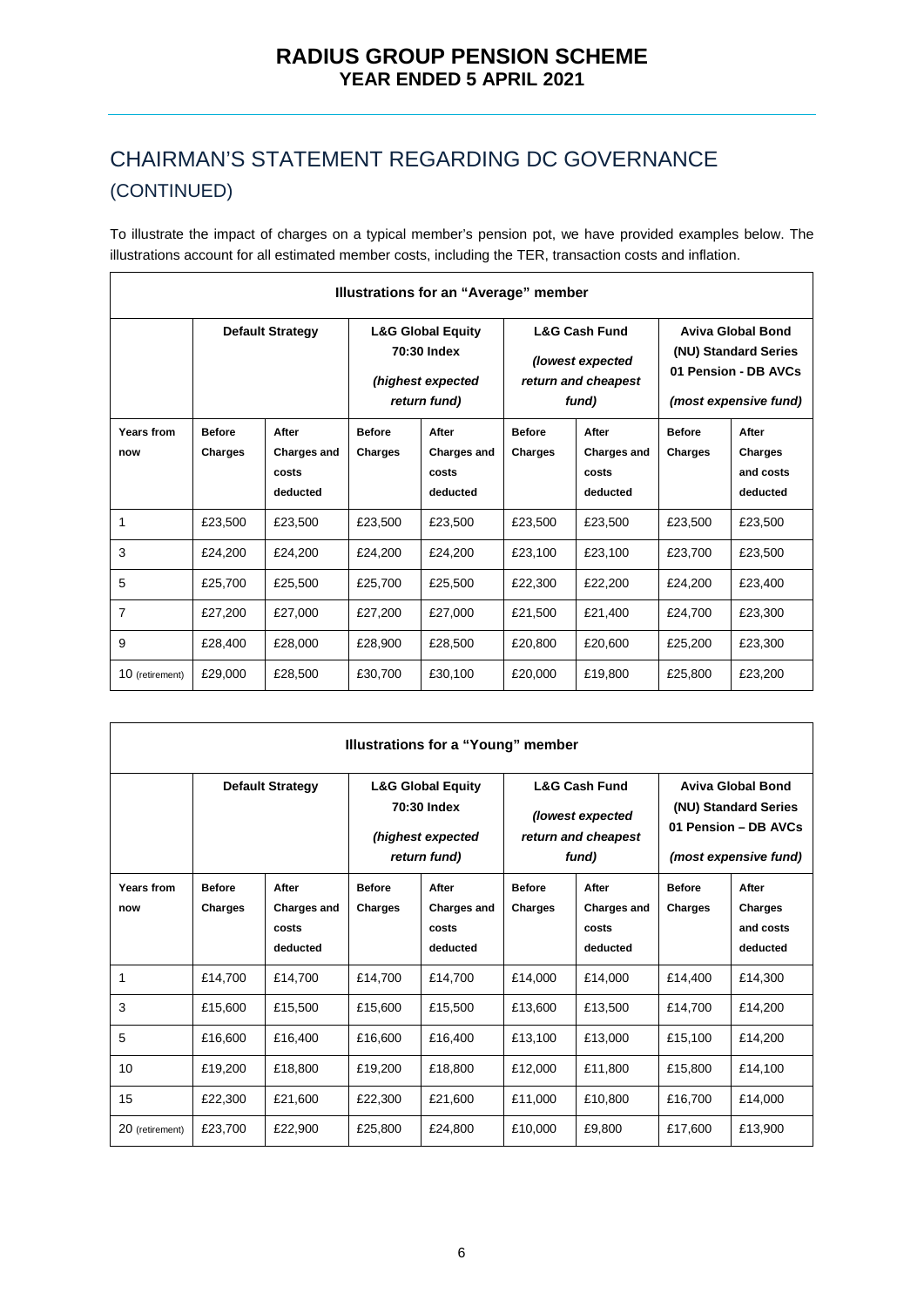#### **Assumptions**

The above illustrations have been produced for an "average" member and a "young" member of the Scheme based on the Scheme's membership data. The "Default Strategy" illustration assumes the member's asset allocation remains fully invested in the current default strategy. The individual fund illustrations assume 100% of the member's assets are invested in that fund up to the Scheme retirement age. The results are presented in real terms, i.e. in today's money, to help members have a better understanding of what their pension pot could buy in today's terms, should they invest in the funds above as shown.

| Age                                               |                                       |                                                               |  |  |
|---------------------------------------------------|---------------------------------------|---------------------------------------------------------------|--|--|
| "Average" member                                  |                                       | 55 (the average age of the Scheme's membership)               |  |  |
| "Young" member                                    |                                       | 45 (the average age of the youngest 10% of members)           |  |  |
| Scheme Retirement Age                             | 65                                    |                                                               |  |  |
| <b>Starting Pot Size</b>                          |                                       |                                                               |  |  |
| "Average" member                                  |                                       | £23,500 (the median pot size of the Scheme's membership)      |  |  |
| "Young" member                                    |                                       | £14,300 (the median pot size for the youngest 10% of members) |  |  |
| Inflation<br>2.5% p.a.                            |                                       |                                                               |  |  |
| Expected future nominal returns on investment:    |                                       |                                                               |  |  |
| <b>Default Strategy</b><br>٠                      |                                       |                                                               |  |  |
| $\circ$                                           | L&G Global Equity 70:30 Index         | 3.0% above inflation before charges                           |  |  |
| $\Omega$                                          | L&G AAA-AA-A Bonds Over 15 Year Index | 0.75% below inflation before charges                          |  |  |
| <b>L&amp;G Cash Fund</b><br>$\circ$               |                                       | 1.75% below inflation before charges                          |  |  |
| L&G Global Equity 70:30 Index                     |                                       | 3.0% above inflation before charges                           |  |  |
| Aviva Global Bond (NU) Standard Series 01 Pension |                                       | 0.75% below inflation before charges                          |  |  |
| L&G Cash Fund                                     |                                       | 1.75% below inflation before charges                          |  |  |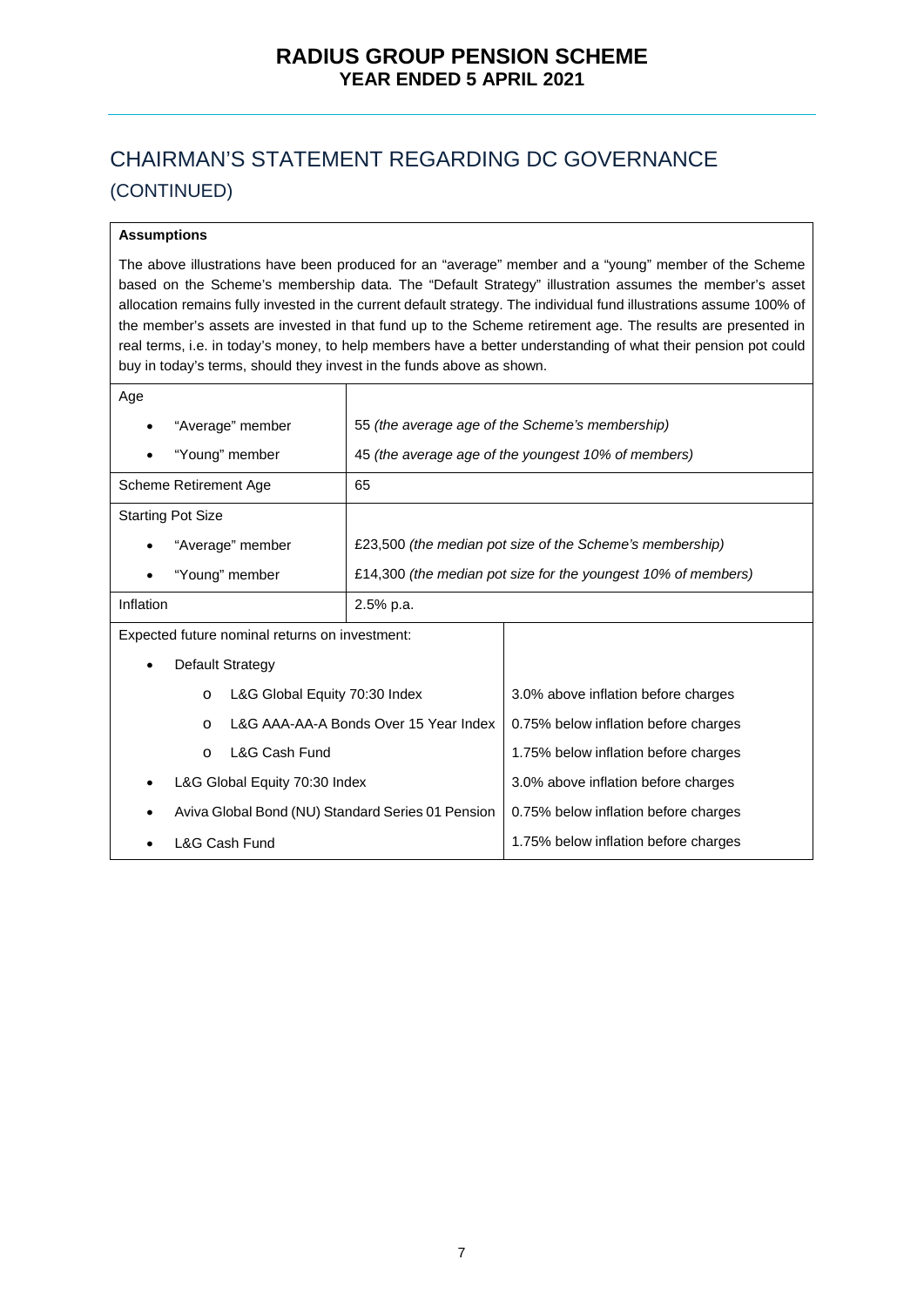#### **Value for members**

In accordance with regulation 25(1)(b), the Trustee undertakes a review of the charges and transaction costs incurred by members in order to ascertain whether or not the Scheme represents good value for members, relative to peers and alternative arrangements that are available.

There is no legal definition of "good value", so the process of determining good value is a subjective one. "Value" is not a straightforward concept to quantify and can be open to broad interpretation.

The Trustee, with support from their advisers, Mercer, have undertaken a value for members' assessment. This review did not cover AVCs with Aviva. The review concluded that the Scheme overall represents good value for members in comparison to the costs payable by members. The reasons underpinning this conclusion include:

- The Scheme's current default investment arrangement complies comfortably with the charge cap of 0.75% per annum.
- Annual management charges were benchmarked against a manager database of comparable funds and found, overall, the fees paid by members offer good value for the charges that members pay.
- The funds used by the Scheme are highly rated by our investment advisers as having good prospects of achieving their risk and return objectives.
- The performance of the funds in use has also been reviewed, and over a three-year period to 31 March 2021, all three funds performed as expected relative to their benchmarks.
- The Company pays for an Independent Trustee to govern the Scheme's arrangements and provide oversight on behalf the members' best interests, and also pays for Trustee advisory services.
- The Company pays for the Scheme's administrative costs, further enhancing the value that members receive.
- The Company also pays for supplementary communications to be issued on behalf of the Trustee, including an annual newsletter and benefit statement.
- The Trustee reviews the Scheme against the DC Code on a regular basis.

Administration services were identified to be poor. The Trustee recognises that the Covid-19 pandemic has had an impact on performance during the year, however SLA performance is below expected levels. The Trustee is actively taking steps to review the administration performance with Mercer.

#### **Trustees' knowledge and understanding**

Sections 247 and 248 of the Pensions Act 2004 set out the requirement for trustees to have appropriate knowledge and understanding of the law relating to pensions and trusts, the funding of occupational pension schemes, investment of Scheme assets and other matters to enable them to exercise their functions as trustees properly. This requirement is underpinned by guidance in the Pension Regulator's Codes of Practice 07 and 13.

The Trustee has put in place arrangements for ensuring that they take personal responsibility for keeping up-todate with relevant developments. The Trustee arrangements changed over the year with the previous Trustee stepping down and a sole professional trustee appointed with effect from 1 April 2021. The new Trustee is BESTrustees Limited.

The retiring Trustee Directors had previously carried out a self-assessment of training needs to help identify any knowledge gaps and the Chair of Trustees reviewed the responses to help identify training needs.